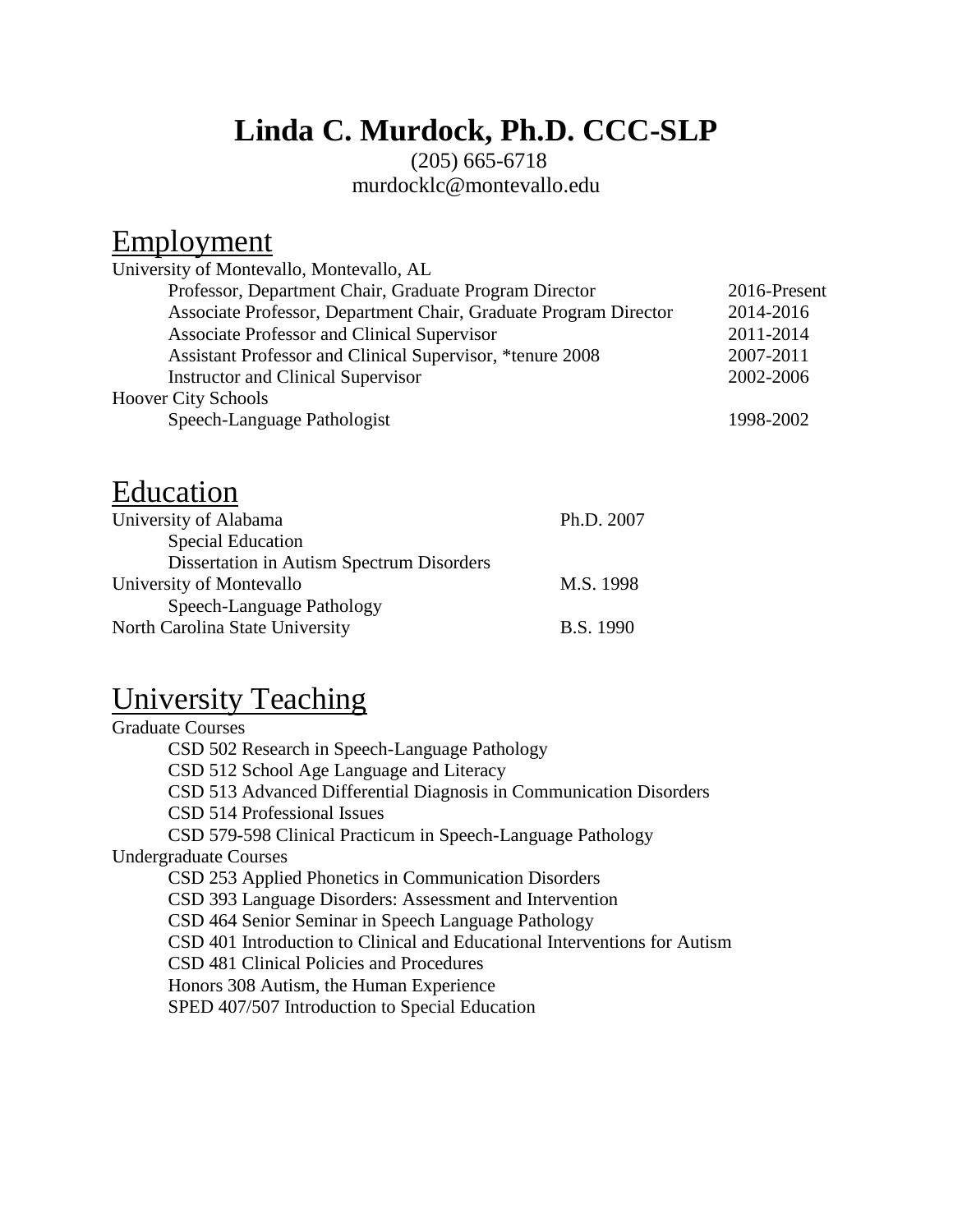## Licensure and Certification

Certificate of Clinical Competence, Speech-Language Pathology, ASHA Alabama State License, Speech-Language Pathology

### Publications

- Murdock, L. C. (2021) College: Back to campus. In Silva, R. , Prystash, R., DeLoss, R., & Burmeister, C. (Eds.), *Life after lockdown: Resetting perceptions of autism* (pp. 162-171)*. AAPC Publishing.*
- Murdock, L. C. (2021). *Improving your college experience: A weekly workbook for students on the autism spectrum.* Autism Asperger Publishing Company.
- Murdock, L. C. & York, C.M. (2021). A capstone course in speech-language pathology. *Teaching and Learning in Communication Sciences & Disorders 5*(1), Article 3. https://ir.library.illinoisstate.edu/tlcsd/vol5/iss1/3
- Murdock, L.C. (2018). Facilitating Play to Increase Language Skills. *The Autism Notebook Magazine,* June/July 2018, 12-13*.*
- Murdock, L. C. Walker, A., Wood, B., & Dantzler, J. (2014). The effects of a platform swing on the independent work skills of children with autism spectrum disorders. *Focus on Autism and Other Developmental Disabilities, 29* (1), 50-61. https://doi.org/doi: 10.1177/1088357613509838
- Murdock, L. C., Ganz, J., & Crittenden, J. (2013). Use of an iPad play story to increase play dialogue of preschoolers with autism spectrum disorders. *Journal of Autism and Developmental Disorders, 43* (9)*,* 2174-2189. https://doi.org/doi: 10.1007/s10803-013-1770-6
- Murdock, L. C. & Hobbs, J. Q. (2011). Picture me playing: Increasing pretend play dialogue of children with Autism Spectrum Disorders. *Journal of Autism and Developmental Disorders, 41* (7), 870-878*.* https://doi.org/10.100/s10803-010- 1108-6
- Murdock, L. C. & Hobbs, J. Q. (2011). Tell me what you did today: A visual cueing strategy for Autism Spectrum Disorders. *Focus on Autism and Other Developmental Disabilities, 26* (3), 162-172*.* https://doi.org/10.1177/1088357611405191
- Murdock, L. C. (2009) Book Review*:* Autism 24/7: A family guide to learning in the home and in the community*. Focus on Autism and Other Developmental Disabilities, 24,*188-189*.*
- Murdock, L. C., & Cost, H. C. (2007). Measurement of language and social interaction skills of children with autism spectrum disorders during interactions with typical peers. *Focus on Autism and Other Developmental Disabilities, 22* (3), 160-171. https://doi.org/10.1177/10883576070220030301
- Murdock, L. C. & Khalsa, G. S. (2003). *Joining in: A program for teaching social skills* [DVD]. Autism Asperger Publishing Company.

#### Professional Presentations

Shingleton, T. M. & Murdock, L. C. (2020). Effects of different durations of exercise on stereotypic behaviors in individuals with autism. Proposal accepted at the Annual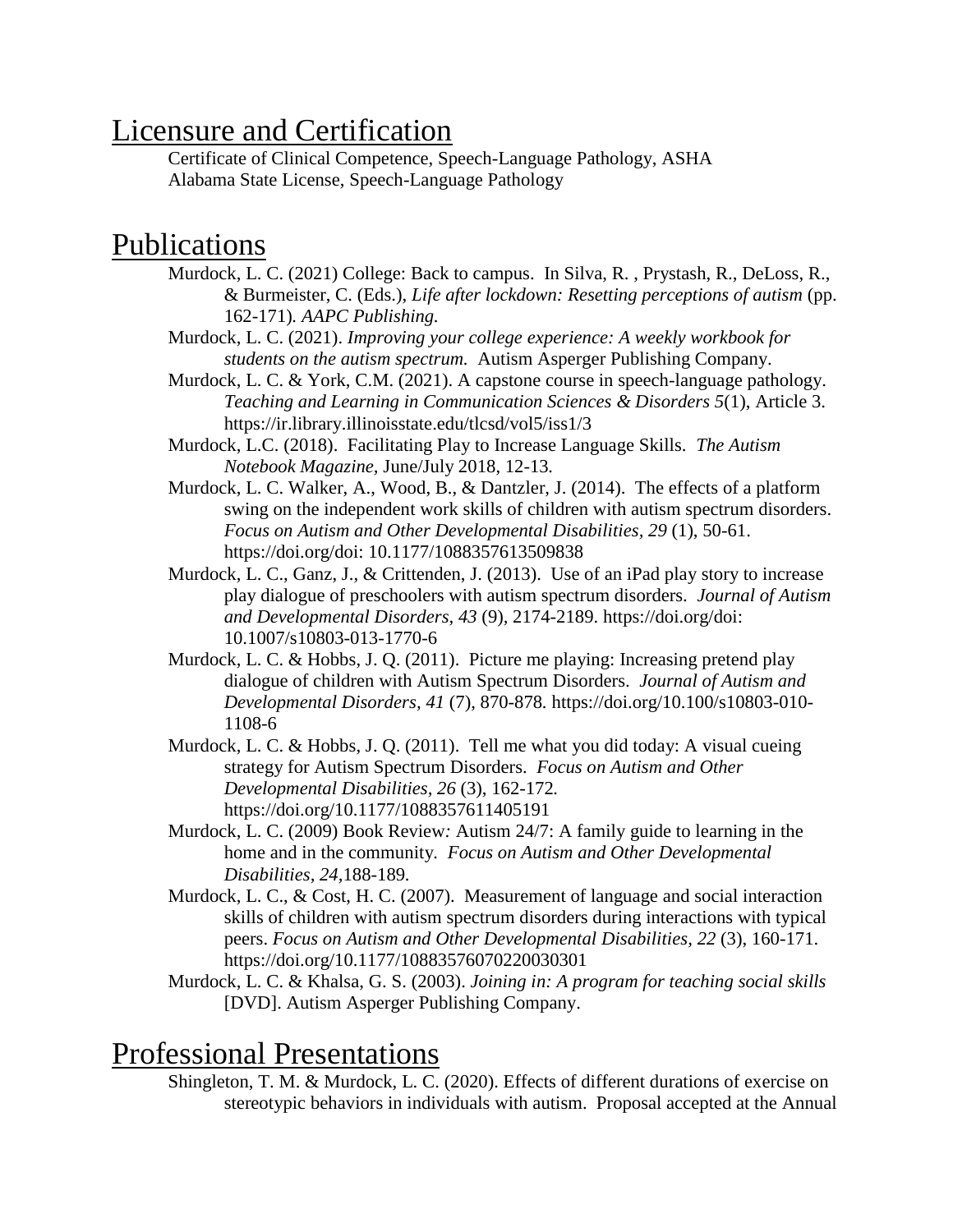Convention of the American Speech-Language-Hearing Association, San Diego, CA (Convention cancelled).

- Murdock, L. C. (2015). A capstone course in SLP: Preparing millennials for success. Paper presented at the Annual Convention of the Council of Academic Programs in Communication Sciences and Disorders, Newport Beach, CA.
- Edwards, C., Rich, D., Murdock, L., Valentine, D., Gaskill, C., & Ross, J. (2014). Interviews for graduate admissions: One program's implementation plan. Poster presentation at the Annual Convention of the American Speech-Language-Hearing Association, Orlando, FL.
- Murdock, L. C. (2013). A Capstone Course in Speech Language Pathology. Poster presentation at the Annual Convention of the American Speech-Language-Hearing Association, Chicago, IL.
- Murdock, L. C. & Crittenden, J. (2013). Use of an iPad play story to increase play dialogue of preschoolers with Autism Spectrum Disorders. Poster presented at the 12th Annual Alabama Autism Conference, Tuscaloosa, AL.
- Murdock, L.C. (2012) Effect of Sensory Integration on Behaviors of Children with Autism. Poster presentation at the Annual Convention of the American Speech-Language-Hearing Association, Atlanta, GA.
- Crittenden, J. & Murdock, L. C. (2012). Effects of an iPad intervention on play utterances in ASD. Poster presentation at the Annual Convention of the American Speech-Language-Hearing Association, Atlanta, GA.
- Murdock, L. C. (2012). Inclusion shouldn't make you feel like a paraprofessional: Strategies for speech-language pathologists. Paper presented at the Annual Convention of the Council for Exceptional Children Convention, Denver, CO.
- Murdock, L. C. (2011). Tell me what you did today: A visual cueing strategy for Autism Spectrum Disorders. Poster session presented at the Annual Convention of the Council for Exceptional Children Convention, National Harbor, Maryland.
- Murdock, L. C. (2011). Use of picture me playing to increase play dialogue of students with ASD. Poster session presented at the Annual Convention of the Council for Exceptional Children Convention, National Harbor, Maryland.
- Murdock, L. C. (2010). Increasing pretend play dialogue of children with ASD. Poster presentation at the Annual Convention of the American Speech-Language-Hearing Association, Philadelphia, PA.
- Murdock, L. C. (2010). Reporting daily events: Effects of a cueing system for ASD. Poster presentation at the Annual Convention of the American Speech-Language-Hearing Association, Philadelphia, PA.
- Murdock, L. C. & Hobbs, J.Q. (2010). Improving Communication and Play Skills in Children with ASD. Presented at the Alabama MEGA conference and meeting of the Alabama Federation of the Council for Exceptional Children, Mobile, Al.
- Murdock, L. C. & Hobbs, J.Q. (2010). Picture me playing: Effects of a pretend play intervention for ASD. Poster presented at the Alabama Autism Conference, Tuscaloosa, AL.
- Murdock, L. C. & Hobbs, J.Q. (2010). Tell me what you did today: Effects of a picture and word based cueing system for ASD. Poster presented at the Alabama Autism Conference, Tuscaloosa, AL.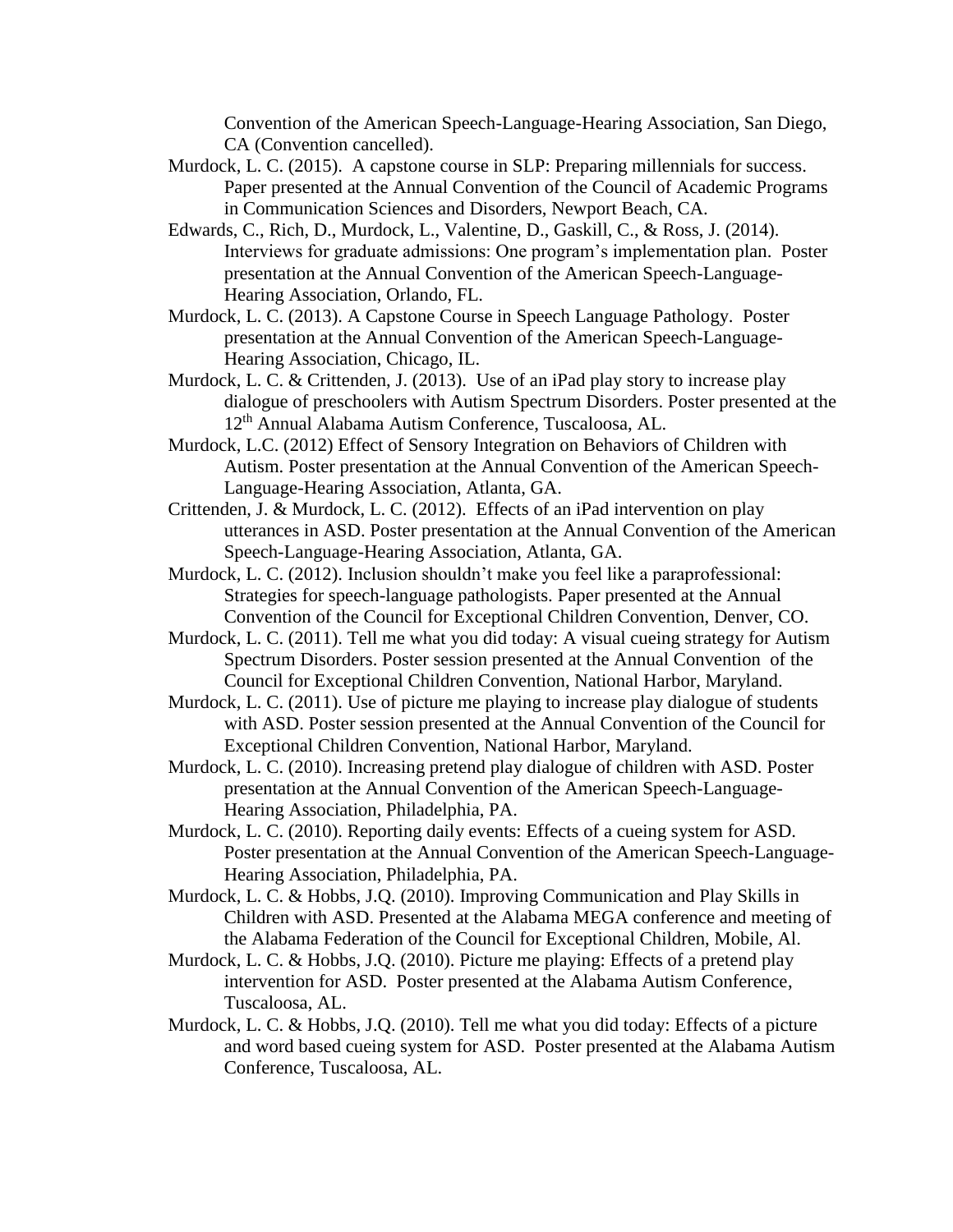- Hobbs, J. Q. & Murdock, L. C. (2010). New evidence-based interventions for ASD. Presented at the Annual Convention of the Alabama Speech-Language-Hearing Association, Birmingham, AL.
- Murdock, L. C. (2009). Help! They're making me do inclusion! What do I do? Presented at the Annual Convention of the American Speech-Language-Hearing Association, New Orleans, LA.
- Murdock, L.C. (2009). Supervision of Speech-Language Pathology Assistants: Do's and Don'ts. Presented at the Annual Convention of the Alabama Speech, Language-Hearing Association, Birmingham, AL.
- Murdock, L.C. (2009) Articulation and Language Intervention and Support in the Classroom Setting. Presented at the Annual Convention of the Alabama Speech, Language-Hearing Association, Birmingham, AL.
- Murdock, L.C. (2007). Video self-modeling to increase peer initiations in students with autism. Paper presented at the Annual Convention of the American Speech-Language-Hearing Association, Boston, MA.
- Cost, H. C. & Murdock, L. C. (2007). Classroom implications for the S-CAT: A social communication assessment tool for children with ASD. Paper presented at the Annual Convention of the Alabama Federation of the Council for Exceptional Children, Birmingham, AL.
- Murdock, L. C. & Cost, H. C. (2006). Assessing communication of children with autism using the social communication assessment tool. Paper presented at the Annual Convention of the Council for Exceptional Children, Salt Lake City, Utah.
- Murdock, L. C. (2006). Scripting and video modeling: Evidence-based interventions for ASD. Presented at the Annual Convention of the Alabama Speech, Language-Hearing Association, Birmingham, AL.
- Murdock, L. C. (2005). Action! Social skills instruction incorporating video modeling. Presented at the Annual Convention of the Autism Society of America, Nashville, TN.
- Cost, H. C. & Murdock, L. C. (2005). Comparing social communication of children with autism spectrum disorders (ASD) and their typical peers. Presented at the Annual Convention of the Council for Exceptional Children, Baltimore, MD.
- Murdock, L. C. & Khalsa, G. S. ( 2004). Effective social skills groups for children with ASD. Presented at the Annual Convention of the Council for Exceptional Children, New Orleans, LA.
- Murdock, L. C. & Khalsa, G. S. (2002). Using video to teach social skills to children with autism spectrum disorders. Presented at the Annual Convention of the Alabama Speech, Language-Hearing Association, Auburn, AL.

#### Invited Speaker Presentations

- Murdock, L. C. (2010). Research to practice: Strategies for language intervention in the classroom. Oakland Schools, Waterford, MI.
- Murdock, L. C., & Hobbs, J. Q. (2009). Tell me what you did today and picture me playing: Two evidence based strategies for ASD. Presented at the Unlocking potential conference: Families & professionals bringing hope together, Birmingham Alabama.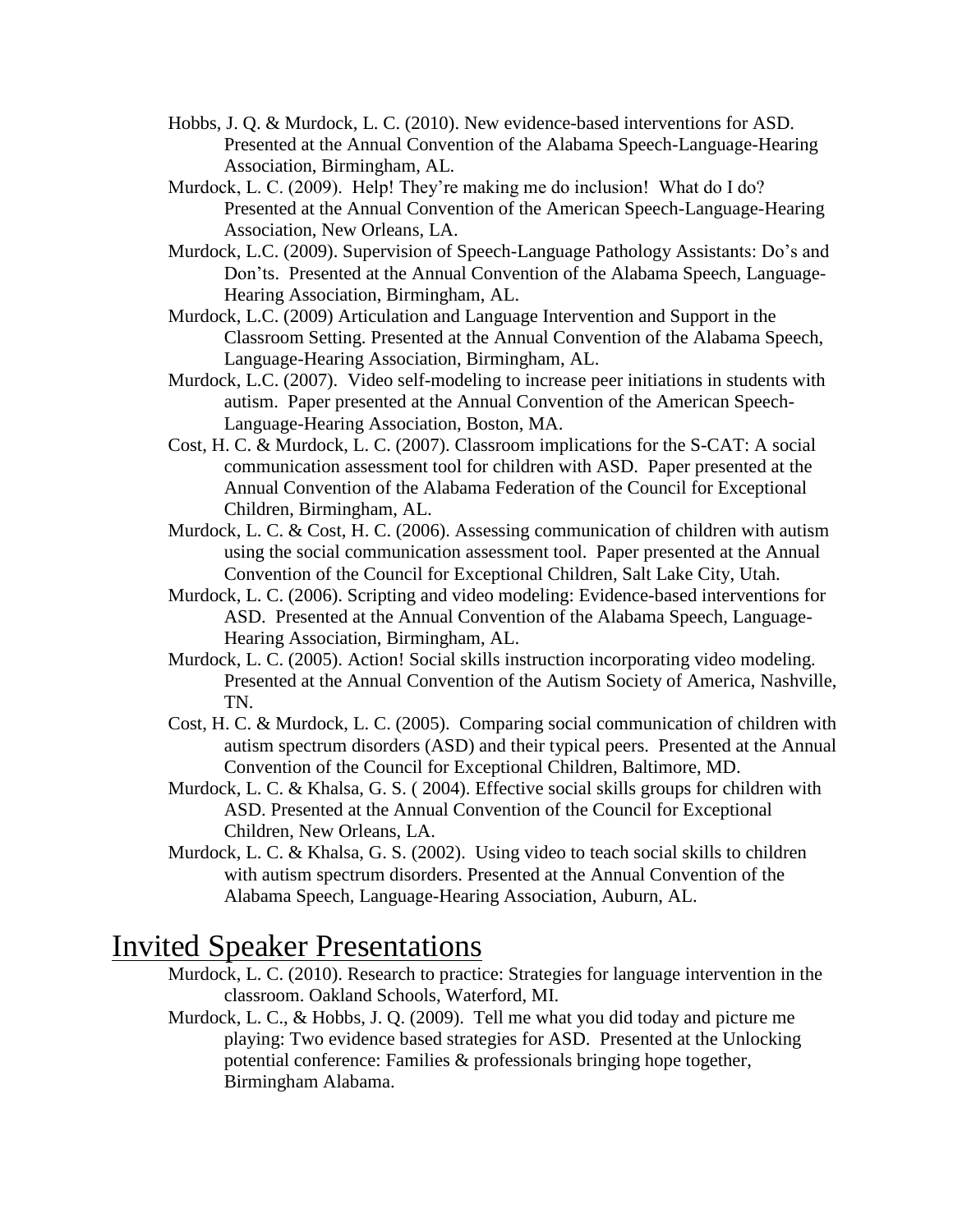- Murdock, L.C. (2008). Scripting: An evidence based practice for ASD. Keynote Speaker, Unlocking potential conference: Social, medical and behavioral interventions for children and adolescents with high functioning Autism and Aspergers, Birmingham, AL.
- Murdock, L.C. (2008). The speech-language pathologist's role in reading and writing intervention: What to do after phonological awareness. Presented at the Alabama Mega Conference for education, Mobile, AL.
- Murdock, L. C. & Khalsa, G. S. (2003). Keynote Speakers. Asperger syndrome and high functioning autism: Effective interventions through the school years and beyond, Montgomery, AL.

### Funded Grants

- Podcasts for Millennial Learners (2013). Teaching and Learning Gant, University of Montevallo.
- Autism Communication and Sensory Integration Research (2011). Research and Special Projects Grant, University of Montevallo.
- Evaluating Social and Communicative Skills of Children with Autism Spectrum Disorders (2003). Research and Special Projects Grant, University of Montevallo.

### Research Interests

Social and communication skills interventions in Autism Spectrum Disorders Measurement of social and communication skills in Autism Spectrum Disorders

## Professional Organizations

American Speech-Language-Hearing Association (ASHA) Council of Academic Programs in Communication Sciences and Disorders

## Service- National Level

Site Visitor for the Council of Academic Accreditation (CAA) for Speech-Language Pathology, 2013-2016

Editorial Board Member, Focus on Autism and Other Developmental Disabilities, 2008 to present

## Service-University and Departmental

Quality Enhancement Program (QEP) Development Committee, Chair, 2019-2021 University Conduct Council, 2019- present University Institutional Effectiveness Committee, 2019-present University Quality Enhancement Program (QEP) Topic Selection Team, 2018-2019 Faculty and Staff Salary Committee, 2015-2019 Faculty Development and Collaboration Committee, 2013-2015 Technology Advisory Council, 2014-2015 CSD Graduate Program Coordinator, 2010-2011